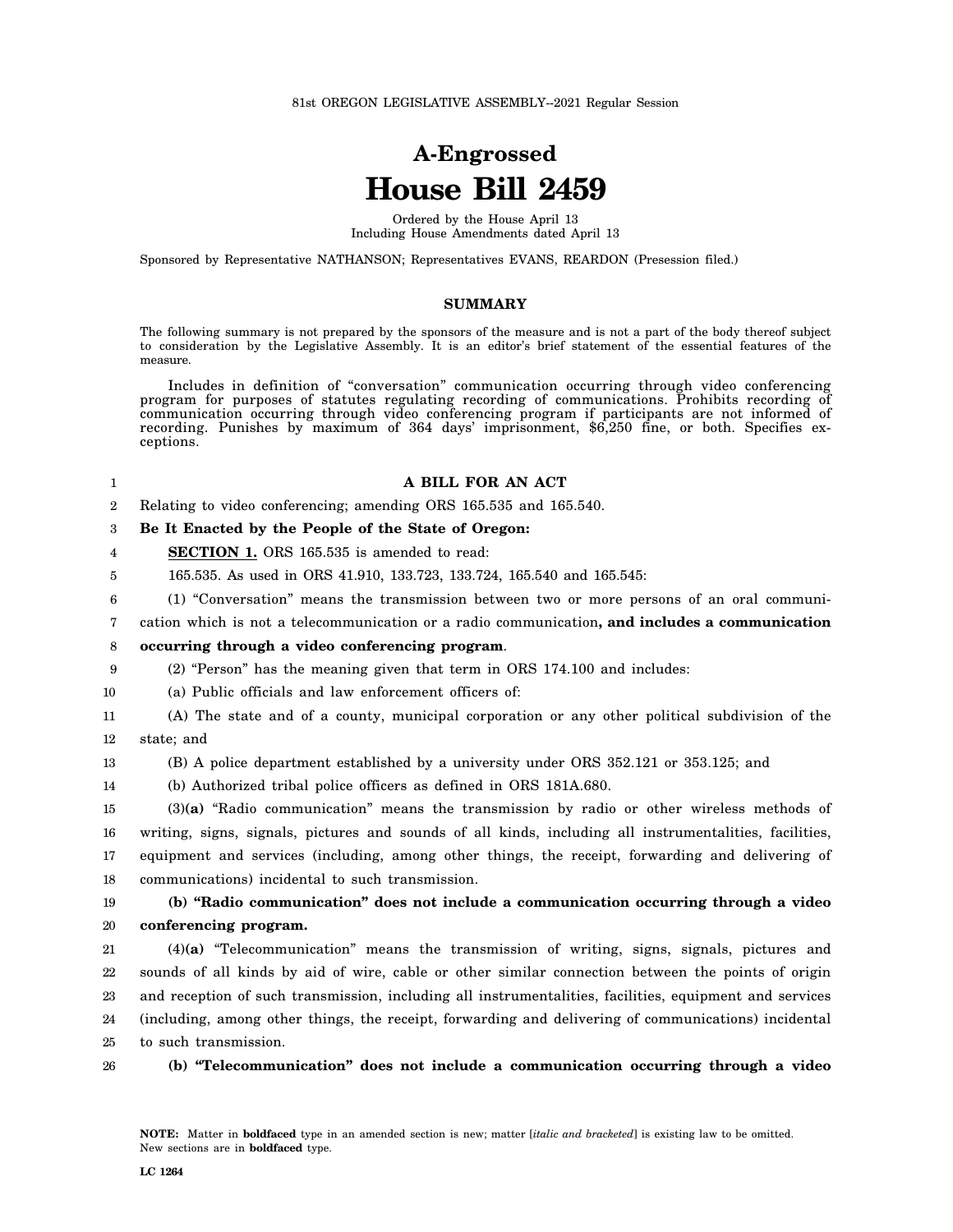1 **conferencing program.**

5

2 3 4 **(5) "Video conferencing program" means software or an application for a computer or cellular telephone that allows two or more persons to communicate via simultaneous video transmission.**

**SECTION 2.** ORS 165.540 is amended to read:

6 7 165.540. (1) Except as otherwise provided in ORS 133.724 or 133.726 or subsections (2) to (7) of this section, a person may not:

8 9 10 11 (a) Obtain or attempt to obtain the whole or any part of a telecommunication or a radio communication to which the person is not a participant, by means of any device, contrivance, machine or apparatus, whether electrical, mechanical, manual or otherwise, unless consent is given by at least one participant.

12 13 14 15 (b) Tamper with the wires, connections, boxes, fuses, circuits, lines or any other equipment or facilities of a telecommunication or radio communication company over which messages are transmitted, with the intent to obtain unlawfully the contents of a telecommunication or radio communication to which the person is not a participant.

16 17 18 19 20 (c) Obtain or attempt to obtain the whole or any part of a conversation by means of any device, contrivance, machine or apparatus, whether electrical, mechanical, manual or otherwise, if not all participants in the conversation are specifically informed that their conversation is being obtained. (d) Obtain the whole or any part of a conversation, telecommunication or radio communication from any person, while knowing or having good reason to believe that the conversation, telecom-

21 munication or radio communication was initially obtained in a manner prohibited by this section.

22 23 (e) Use or attempt to use, or divulge to others, any conversation, telecommunication or radio communication obtained by any means prohibited by this section.

24  $(2)(a)$  The prohibitions in subsection  $(1)(a)$ ,  $(b)$  and  $(c)$  of this section do not apply to:

25 26 27 28 (A) Officers, employees or agents of a telecommunication or radio communication company who perform the acts prohibited by subsection  $(1)(a)$ ,  $(b)$  and  $(c)$  of this section for the purpose of construction, maintenance or conducting of their telecommunication or radio communication service, facilities or equipment.

29 30 31 (B) Public officials in charge of and at jails, police premises, sheriffs' offices, Department of Corrections institutions and other penal or correctional institutions, except as to communications or conversations between an attorney and the client of the attorney.

32 33 34 35 (b) Officers, employees or agents of a telecommunication or radio communication company who obtain information under paragraph (a) of this subsection may not use or attempt to use, or divulge to others, the information except for the purpose of construction, maintenance, or conducting of their telecommunication or radio communication service, facilities or equipment.

36 37 38 (3) The prohibitions in subsection (1)(a), (b) or (c) of this section do not apply to subscribers or members of their family who perform the acts prohibited in subsection (1) of this section in their homes.

39 40 (4) The prohibitions in subsection (1)(a) of this section do not apply to the receiving or obtaining of the contents of any radio or television broadcast transmitted for the use of the general public.

41 (5) The prohibitions in subsection (1)(c) of this section do not apply to:

42 (a) A person who records a conversation during a felony that endangers human life;

43 (b) A person who records a conversation in which a law enforcement officer is a participant, if:

- 44 (A) The recording is made while the officer is performing official duties;
- 45 (B) The recording is made openly and in plain view of the participants in the conversation;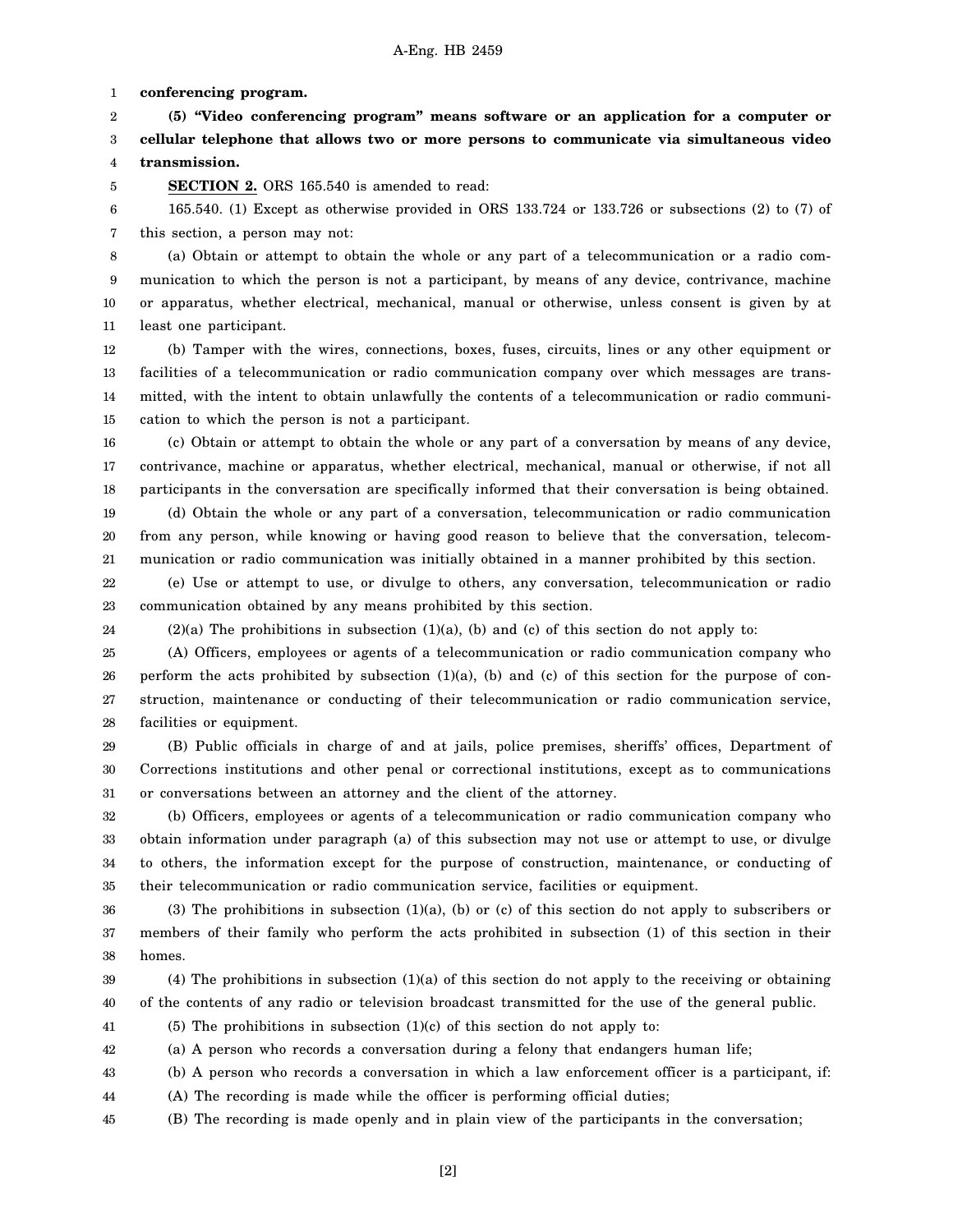## A-Eng. HB 2459

1 (C) The conversation being recorded is audible to the person by normal unaided hearing; and

2 (D) The person is in a place where the person lawfully may be;

3 4 (c)(A) A person who, pursuant to ORS 133.400, records an interview conducted by a peace officer in a law enforcement facility; or

5 6 (B) A person who, pursuant to ORS 133.402, records a custodial interview, as defined ORS 133.402;

7

(d) A law enforcement officer who is in uniform and displaying a badge and who is operating:

8 9 10 (A) A vehicle-mounted video camera that records the scene in front of, within or surrounding a police vehicle, unless the officer has reasonable opportunity to inform participants in the conversation that the conversation is being obtained; or

11 12 (B) A video camera worn upon the officer's person that records the officer's interactions with members of the public while the officer is on duty, unless:

13 14 (i) The officer has an opportunity to announce at the beginning of the interaction that the conversation is being obtained; and

15 16 (ii) The announcement can be accomplished without causing jeopardy to the officer or any other person and without unreasonably impairing a criminal investigation; or

17 18 19 (e) A law enforcement officer who, acting in the officer's official capacity, deploys an Electro-Muscular Disruption Technology device that contains a built-in monitoring system capable of recording audio or video, for the duration of that deployment.

20 21 22 23 (6)**(a)** The prohibitions in subsection (1)(c) of this section do not apply to persons who intercept or attempt to intercept [*with an unconcealed recording device the*] oral communications that are part of any of the following proceedings**, if the person uses an unconcealed recording device or if the communications occur through a video conferencing program**:

24 25 26 [*(a)*] **(A)** Public or semipublic meetings such as hearings before governmental or quasigovernmental bodies, trials, press conferences, public speeches, rallies and sporting or other events; [*(b)*] **(B)** Regularly scheduled classes or similar educational activities in public or private insti-

27 tutions; or

28 29 [*(c)*] **(C)** Private meetings or conferences if all others involved knew or reasonably should have known that the recording was being made.

30 31 32 **(b) The prohibitions in subsection (1)(c) of this section do not apply to a person who, with the intent to capture alleged unlawful activity, obtains or attempts to obtain a conversation occurring through a video conferencing program.**

(7) The prohibitions in subsection  $(1)(a)$ ,  $(c)$ ,  $(d)$  and  $(e)$  of this section do not apply to any:

34 35 (a) Radio communication that is transmitted by a station operating on an authorized frequency within the amateur or citizens bands; or

36 37 38 (b) Person who intercepts a radio communication that is transmitted by any governmental, law enforcement, civil defense or public safety communications system, including police and fire, readily accessible to the general public provided that the interception is not for purposes of illegal activity.

39

33

(8) Violation of subsection (1) or (2)(b) of this section is a Class A misdemeanor.

40 41 42 43 (9) The exception described in subsection (5)(b) of this section does not authorize the person recording the law enforcement officer to engage in criminal trespass as described in ORS 164.243, 164.245, 164.255, 164.265 or 164.278 or to interfere with a peace officer as described in ORS 162.247. (10) As used in this section:

44 45 (a) "Electro-Muscular Disruption Technology device" means a device that uses a high-voltage, low power charge of electricity to induce involuntary muscle contractions intended to cause tem-